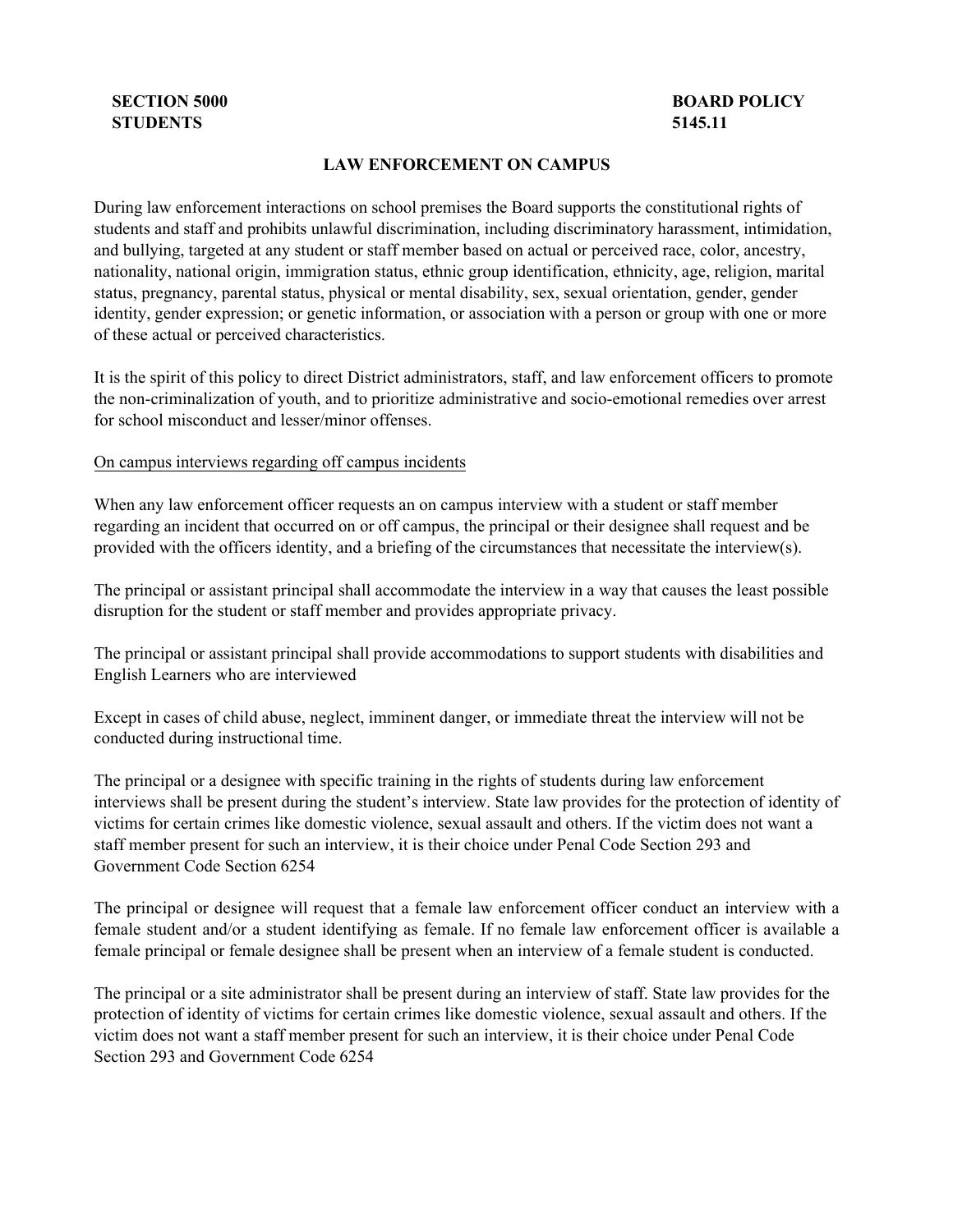Except in cases of child abuse, neglect, imminent danger, or immediate threat the principal or designee shall notify the student's parent/guardian as soon as the law enforcement officer begins interviewing the student on school premises.

If a minor student is taken into the custody of law enforcement they will receive their Miranda rights advisement and the principal or designee shall immediately notify the parent/guardian or responsible relative regarding the students arrest and the place to which he/she is being taken, except when the minor has been taken into custody as a victim of suspected child abuse. (Education Code [48906\)](http://gamutonline.net/displayPolicy/132231/5).

Students interviewed by law enforcement on school premises shall be referred for counseling and/or intervention services on the same day to address any specific needs identified through the interview process.

The principal shall maintain a school record of law enforcement interviews of students and staff regarding off campus incidents.

## School Resource Officers

The mission of the School Resource Officer (SRO) program is to maintain a safe campus environment and develop a positive relationship between students and law enforcement.

The SRO shall meet regularly with students, parents, teachers, staff, the principal and their designee to discuss issues of school safety, community concern, and student wellbeing.

SRO's must recognize the importance of non-criminalization of youth, as well as the value of prioritizing prevention, intervention, and socio-emotional service-based remedies over arrest.

Absent a real and immediate threat to a student, teacher, staff member, or the general public SRO's will defer to school officials to handle school misconduct and petty offenses through prevention, intervention, and socio-emotional service based-remedies over arrest, the SRO shall not become involved in school discipline issues.

Absent a real and immediate threat to a student, teacher, staff member, or the general public the principal and their designee shall not request the SRO be present to participate in the interview of a student related to non-criminal matters.

Absent a real and immediate threat to a student, teacher, staff member, or the general public an SRO shall conduct or participate in a search of a student's person, possessions, or locker only when there is probable cause that the search will turn up evidence that the student is committing a criminal offense. Any search conducted by the SRO will be documented per the procedures of their agency.

The SRO shall not ask the principal or their designee to conduct a search to circumvent the rights of students.

Except in cases of child abuse, neglect, imminent danger, or immediate threat the principal or designee or SRO shall notify the student's parent/guardian as soon as the SRO begins interviewing the student related to a criminal offense.

If a minor student is taken into the custody of the SRO due to a criminal offense they will receive their Miranda rights advisement and the principal or designee or SRO shall immediately notify the parent/guardian or responsible relative regarding the students arrest and the place to which he/she is being taken, except when the minor has been taken into custody as a victim of suspected child abuse. (Education Code [48906\)](http://gamutonline.net/displayPolicy/132231/5).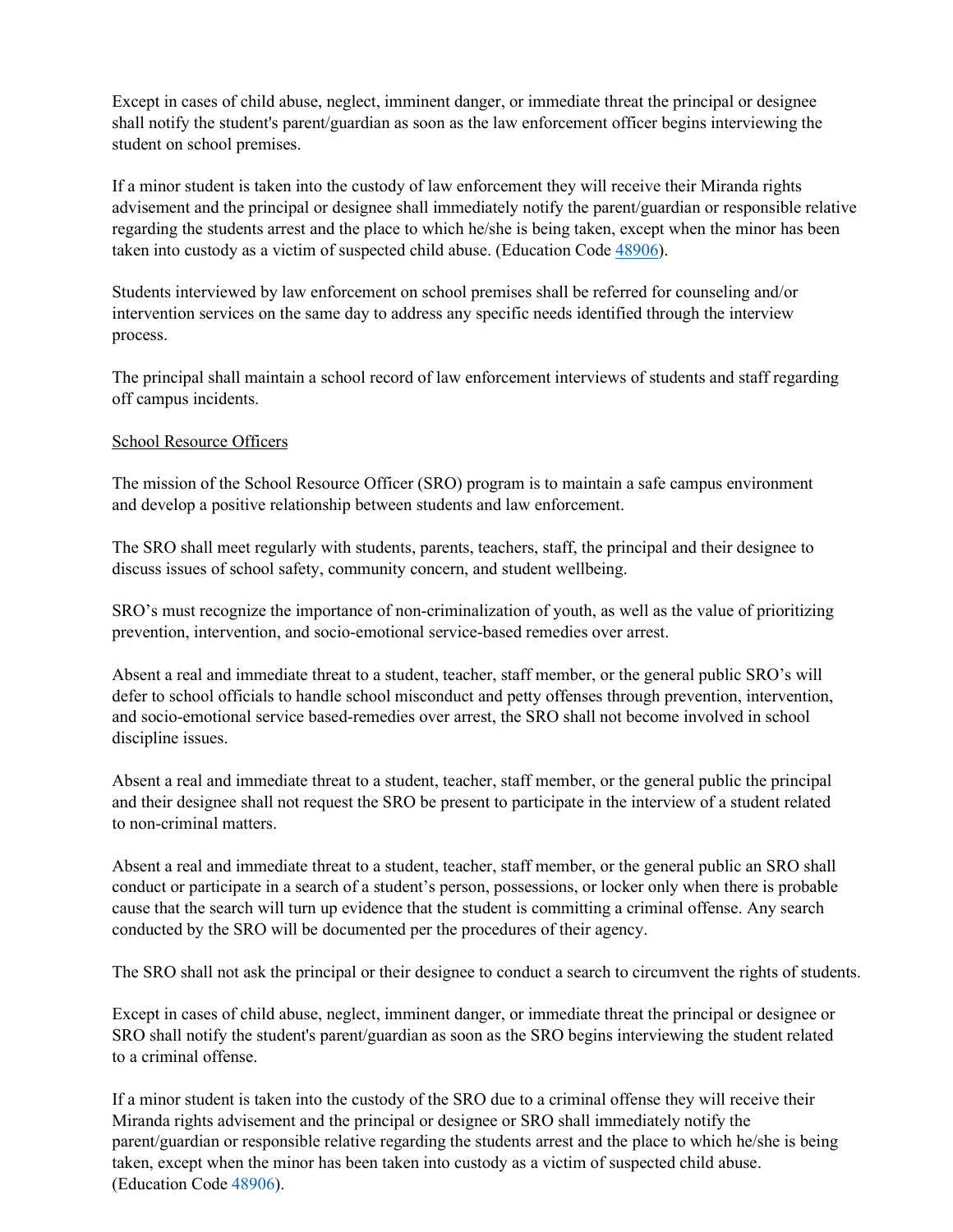Students interviewed by law enforcement on school premises shall be referred for counseling and/or intervention services on the same day to address any specific needs identified through the interview process.

The principal shall maintain a school record of law enforcement interviews of students and staff regarding on campus incidents.

### SRO Training

Every SRO shall attend a 40-hour Peace Officers Standards and Training (POST) approved Basic School Resource Officer course within their first year of service through their agency.

Annually, every SRO shall annually attend in-service training provided by the District on topics including, but not limited to: Child and Adolescent development and psychology; Positive Behavior Intervention and Support; Conflict Resolution; Peer Mediation; and cultural competency.

Annually, the District shall provide each SRO training in programs adopting non-punitive approaches to student discipline promoted by the District.

Annually, the District shall familiarize every SRO with the differentiated needs of students with disabilities, foster youth, homeless youth, LGBTQ+ youth, as well as the cultural components and language needs of communities served by the District.

## Notifications

Annually the District will notify students, parents, and families of the purpose of the SRO program as well as student rights when interacting with law enforcement. This notification will be conducted through parent/student handbook in both English and Spanish. Additionally, twice during the school year, each school site hosting the SRO program will conduct an informational community meeting in both English, Spanish, and Mixteco regarding the purpose of the program as well as student rights when interacting with law enforcement.

Annually, the District shall provide notification of this policy to every SRO at the beginning of their assignment. The District shall be responsible for maintain records of this notice.

With respect to non-SRO officers that are conducting official business, including contacting students on District property, it shall be the District's responsibility to ensure that the officers are fully aware of this policy.

#### District Training

Annually the District will provide training for employees regarding student rights when interacting with law enforcement. Employees trained in student rights when interacting with law enforcement will serve as student rights advocates during law enforcement interviews on campus. This training program shall be developed jointly by the District, law enforcement, and community experts.

## Subpoenas

Although subpoenas may legally be served at school on students age 12 or older, the Board believes that serving officials should serve subpoenas at the home of the student whenever possible. When served at school, the principal or designee shall take reasonable steps to protect the student's privacy rights and to minimize loss of instructional time for the student.